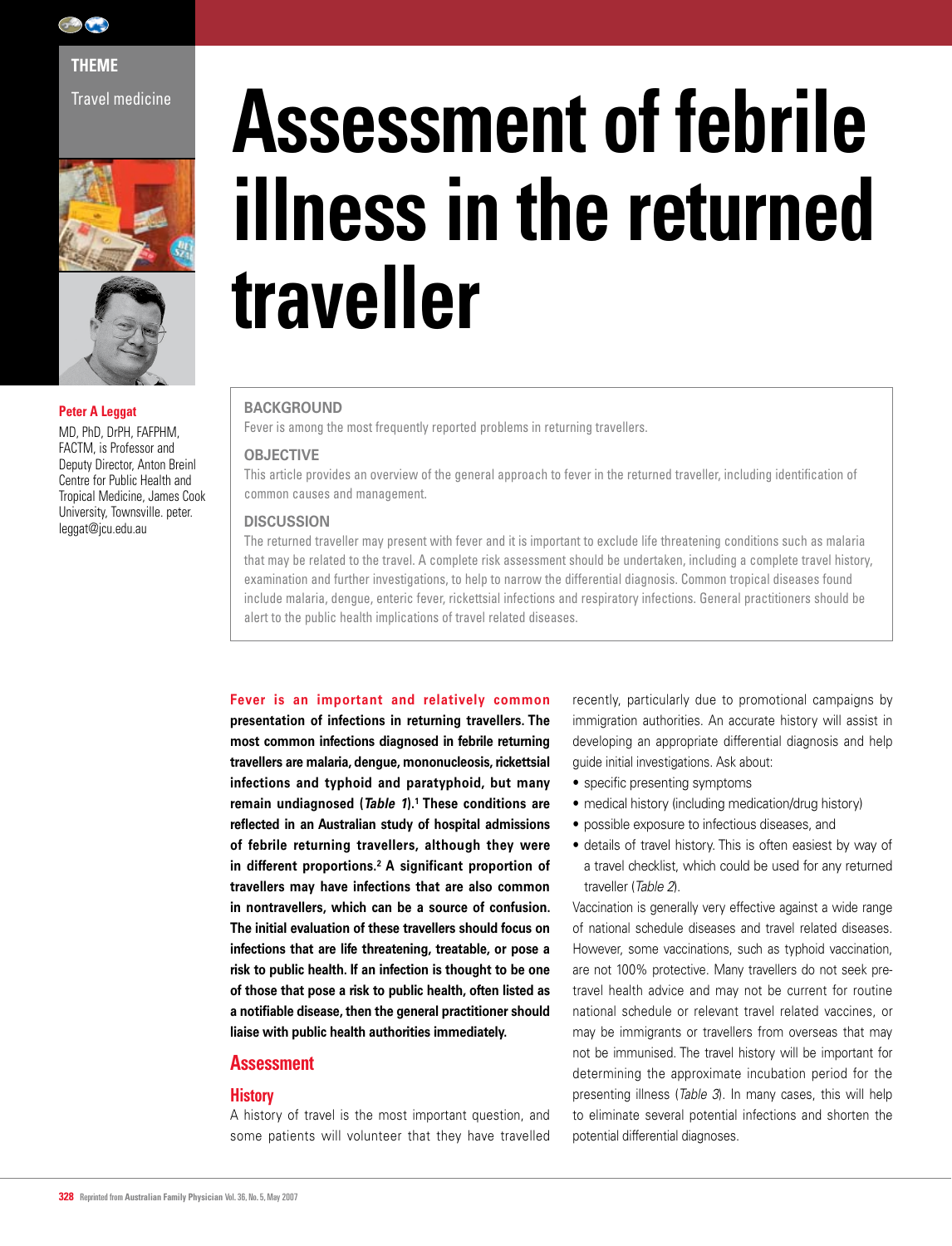#### **Physical examination**

Physical findings in returning travellers can be nonspecific and can mimic nontravel related diseases. Certain findings can be helpful (*Table 4*). For example, a cyclic fever may indicate malaria; a maculopapular rash may be seen in several diseases such as dengue, rickettsial infections, leptospirosis, or human immunodeficiency syndrome (HIV); and an eschar, a painless ulcer with a blackened centre, may indicate a rickettsial disease such as scrub typhus (*Table 2*).

#### **Investigations**

Initial laboratory investigations may include:

- a full blood count with differential
- thick and thin blood malaria films (where indicated by the travel history)
- liver function tests
- cultures of blood and stool
- urine analysis with urine culture, and
- serological tests for arboviral or rickettsial infections (where indicated by the travel history).

Additional tests may be requested based on the history and finding of physical examination. Eosinophilia is associated with Katayama fever due to acute schistosomiasis, however, it may be unrelated to the febrile illness and be associated with a coexisting helminthic infection.3 Finally, it may be useful for the laboratory to store a tube of 'acute' serum for retrospective antibody detection with a paired convalescent specimen.

#### **Common tropical diseases**

#### **Malaria**

Malaria is a global tropical parasitic disease with more than 300 million cases and 3 million deaths each year.4 On average, over 600 cases of imported malaria are notified in Australia each year.5,6 Malaria in humans is normally caused by one or more of four species, *Plasmodium falciparum, P. vivax, P. malariae* and *P. ovale*. Worldwide, malaria due to *P. falciparum* and *P. vivax* account for most of the recorded malaria. Malaria due to *P. falciparum* accounted for about one-third of recorded cases in Australia during the period  $1991-1997$ ;<sup>7</sup> however a recent study of  $482$ cases of imported malaria in Western Australia from 1990– 2001 indicated that the proportion of *P. falciparum* cases during 1996–2001 had increased to about 44%.8 In Australia, fatalities are occasionally reported, predominantly from *P. falciparum*. 9 Of those admitted with malaria to a specialist infectious disease hospital in Australia, only 56% had reportedly been taking malaria chemoprophylaxis.10

Malaria is a common finding of hospital presentations of febrile travellers in Australia.2 Malaria caused by *P. falciparum* generally presents within the first month or so of exposure,

#### **Table 1. Summary of main causes of fever presenting at GeoSentinel Clinics, June 1996–August 2004<sup>1</sup>**

|                                     |                                                                 | <b>Number</b> | %    |
|-------------------------------------|-----------------------------------------------------------------|---------------|------|
| Specific pathogen or cause reported |                                                                 | 594           | 59.4 |
|                                     | Malaria                                                         | 352           | 35.2 |
|                                     | Dengue                                                          | 104           | 10.4 |
|                                     | Mononucleosis (due to Epstein-Barr<br>virus or cytomegalovirus) | 32            | 3.2  |
|                                     | Rickettsial infection                                           | 31            | 3.1  |
|                                     | Salmonella typhi or S. paratyphi<br>infection                   | 29            | 2.9  |
| No specific cause reported          |                                                                 | 406           | 40.6 |
| Total                               |                                                                 | 1000          | 100  |
| $(n=3907)$                          |                                                                 |               |      |

as its incubation period is the shortest of the *Plasmodium* species, although onset may be delayed by suppressive antimalarial drugs.10 In contrast, malaria caused by *P. vivax* may present many months or years after exposure. No signs or symptoms are specific to malaria, although fever is almost always present so a high index of suspicion is required for any traveller returning from a malarial area. Complicated malaria, such as HIV, is a great mimicker and the diagnosis should be considered in anyone returning from a malarious area, until proven otherwise.

Malaria is diagnosed by:

- detecting the parasite in a blood film, or
- detecting circulating malarial antigen.

Laboratories with experience in detecting malarial parasites should be used. Initial blood films may be negative, and repeat films should be taken every 6–12 hours for 36– 48 hours before malaria can be confidently excluded,<sup>11</sup> especially during typical cyclic spikes of fever, if present.

Malaria due to *P. falciparum* is particularly dangerous, as untreated complicated falciparum malaria can be fatal within 24–48 hours of presentation, particularly in young children. Patients with falciparum malaria require hospital admission until the patient has recovered and complications have been excluded. Complications may include renal failure, respiratory distress, altered consciousness, seizures, shock, or severe anaemia.

As patterns of resistance evolve, current guidelines for treatment of malaria should be consulted. In Australia these are given in *Therapeutic guidelines: antibiotic*. 12 Severe malaria, particularly due to *P. falciparum*, may require intravenous treatment. If eradication treatment with primaquine is considered, then glucose-6-phosphate dehydrogenase (G6PD) deficiency should be tested for before the drug is administered. Specialist advice should be sought if the patient does not improve or relapsing disease becomes problematic.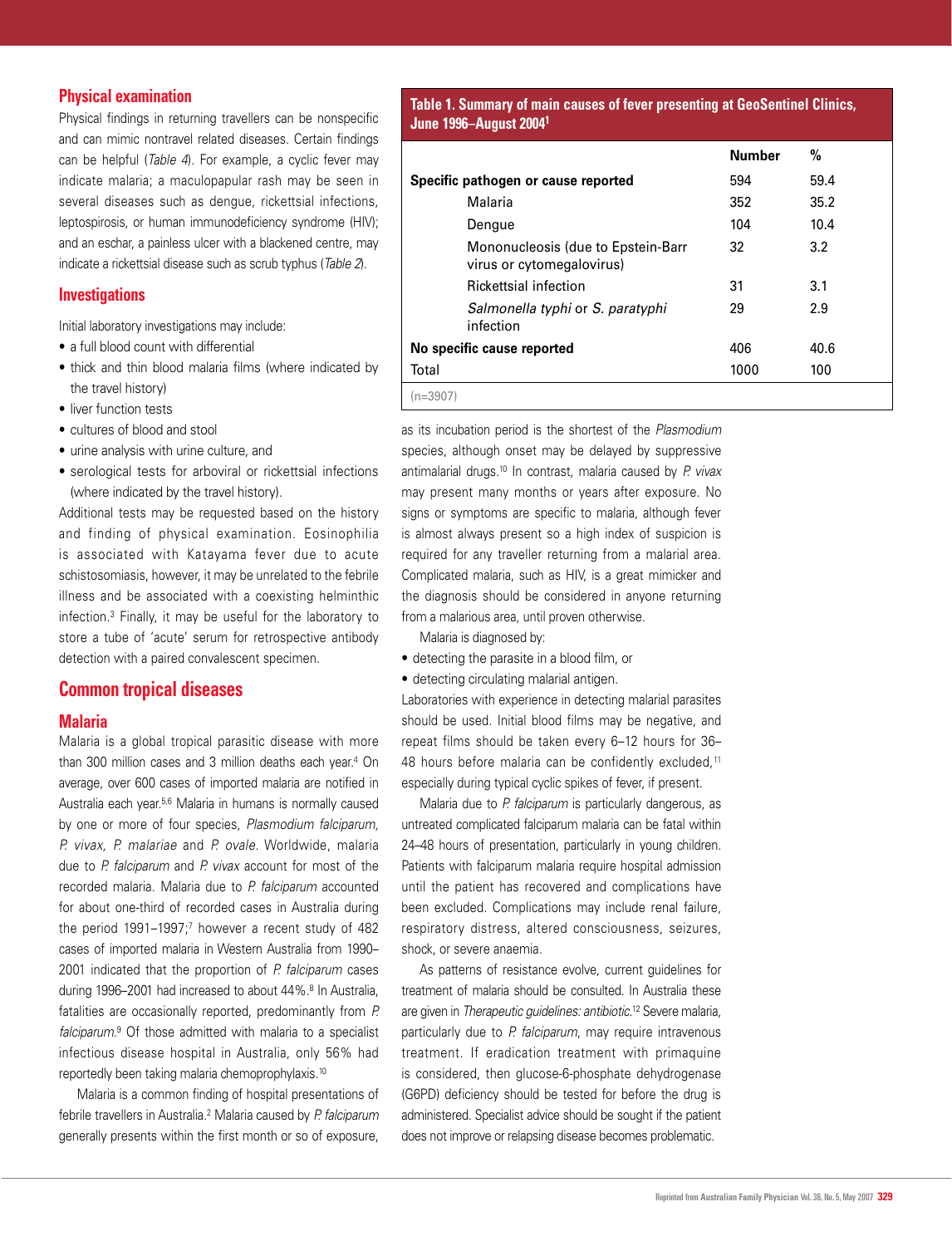#### **Dengue**

Dengue is a flavivirus transmitted by the largely urban dwelling *Aedes aegypti* species of mosquito. It is a major global public health problem and is increasingly common in returning travellers.<sup>1</sup> There are four serotypes of the dengue virus that affect humans. Unfortunately, exposure and immunity to one serotype does not seem to confer protection to other serotypes; in fact, subsequent infection with another serotype can be more severe.<sup>3</sup>

Onset of disease can be rapid with an incubation period as short as 4–7 days. Infection may range from subclinical disease to influenza-like illness, including fever, headache, and myalgia; often with lymphadenopathy, erythema and/or a rash; or complicated by haemorrhagic diatheses or shock syndromes which can be fatal.

Dengue is usually diagnosed clinically and diagnosis depends on virus isolation in the laboratory from blood, amplification of viral nucleic acid or serological results (dengue IgM or IgG seroconversion).

Supportive treatment is all that can be offered and severe cases, especially those with evidence of complications, need to be managed in hospital. Spontaneous resolution is usual in uncomplicated dengue.

Dengue has important public health implications. The rapid spread of disease is possible in a receptive area such as Queensland (Australia). Numerous outbreaks of dengue in northern Queensland can be attributed to travellers returning with the disease from the tropics, including southeast Asia, where the disease is widely endemic. If dengue is suspected clinically, public health authorities should be informed, particularly in jurisdictions where the disease is notifiable.

#### **Enteric fever (typhoid and paratyphoid)**

Enteric fever is caused by *Salmonella typhi* (typhoid); however a similar syndrome is caused by *S. paratyphi* and other salmonella species. Infection is the clinical syndrome caused by *S. typhi* or 'paratyphi' salmonella species. Transmission is usually faecal-oral in nature and the disease is widespread, particularly in tropical areas.

Enteric fever has an incubation period of 3–60 days and can present with a remittent fever pattern together with headache. Gastrointestinal symptoms may be present, possibly constipation early and diarrhoea later,3 although this may vary in children.<sup>3,11</sup> A history of recent typhoid vaccination does not rule out a diagnosis of typhoid as the vaccine is only about 70% protective against *S. typhi*. 13

Diagnosis depends on laboratory culture, as serological testing is unreliable, particularly if typhoid vaccination has been undertaken previously. Once malaria has been excluded, empiric therapy for enteric fever may be considered for those with prolonged fever. As patterns of resistance evolve, current guidelines for the treatment of typhoid should be consulted.12

Complications may include gastrointestinal perforation, haemorrhage, severe toxaemia, haemolytic anaemia, renal disease, or typhoid abscess.

#### **Rickettsial disease**

Fever, headache and myalgia, while a nonspecific triad of symptoms in returning travellers, may indicate one of a number of rickettsial diseases<sup>3</sup> including scrub typhus, African tick bite fever and Mediterranean and Rocky Mountain spotted fever. All of these rickettsial diseases are transmitted by arthropod (mostly tick) bites, although a bite may not be reported. Rickettsial diseases are widespread

#### **Table 2. Travel checklist**

- Where did you travel?
- When did you travel:
- departure date
- return date?
- Did you travel in:
- urban areas
- rural areas?
- What was the purpose of your travel:
- tourism
- visiting friends or relatives
- business
- other?
- What special activities did you undertake:
- mountaineering
- scuba diving
- caving
- other?
- Did you experience any specific risk exposures:
- sexual risks
- consume poor quality water or food
- ticks or other insect bites
- swim in lakes
- contact with wildlife?
- What vaccinations did you receive?
- Were you taking malaria prophylaxis?
- If so:
- which drug did you take
- when did you start it
- did you take it regularly as directed
- are you still taking it?
- Did you become ill while away?
- Did anyone accompanying you become ill?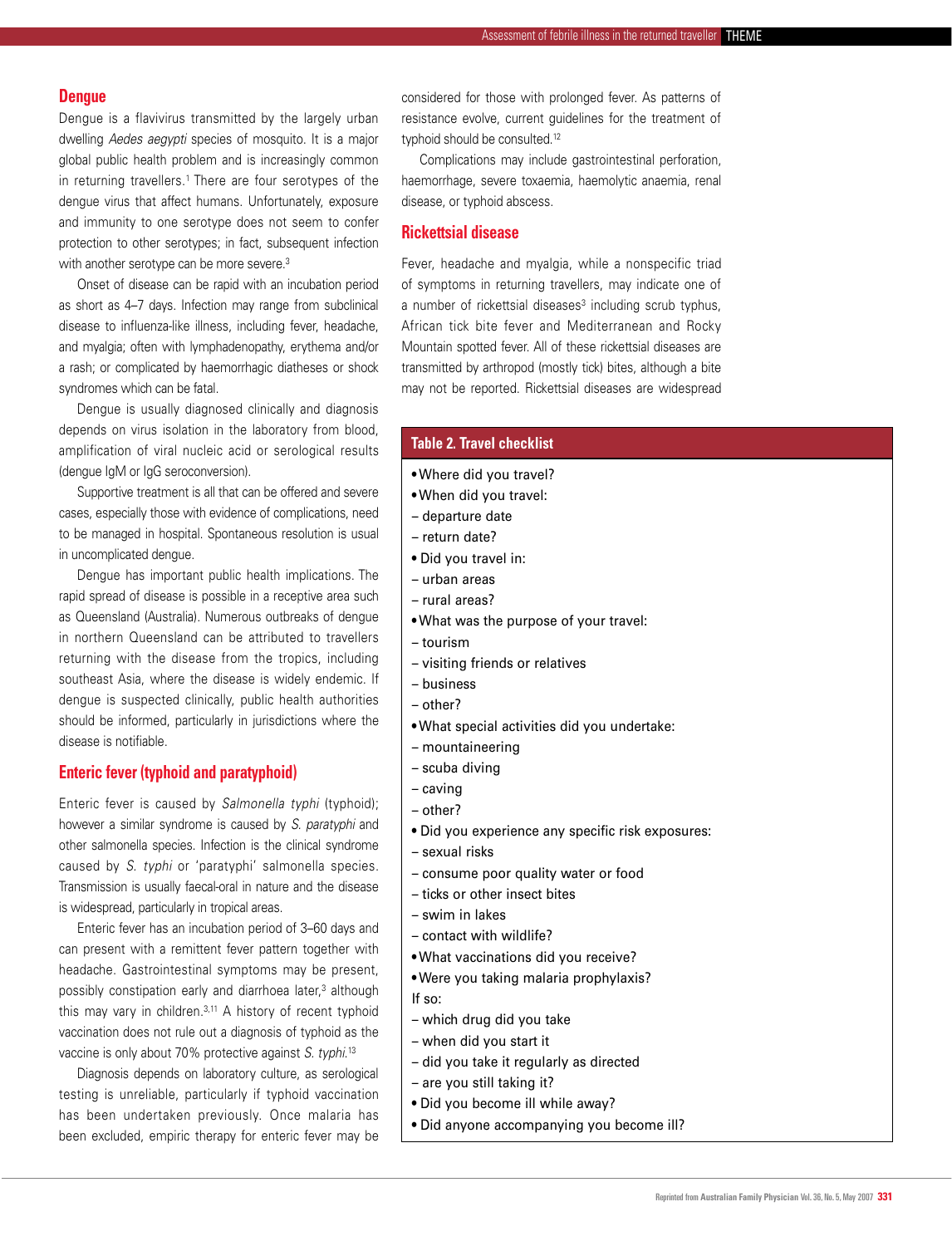and are found in many parts of Australia. Rickettsial disease should be suspected in patients with fever and a rash, particularly if an eschar is present (*Figure 1*), who have travelled, camped and/or hiked in an endemic area.

Serological testing is available, however, acute serological testing is often negative. Empirical therapy with doxycycline is often commenced while awaiting results of tests on convalescent sera. Current guidelines for treatment of rickettsial diseases should be consulted.12 Complications of these diseases Complications of scrub typhus include heart failure and pneumonia.

#### **Respiratory infections**

About 20–40% of travellers have respiratory symptoms while away or on return.<sup>1,2,14</sup> The most common causes are allergy and viral infection of the upper respiratory tract.13 Influenza is also becoming an increasing concern for returning travellers.15 Less commonly, respiratory symptoms may be present in travellers with Legionnaire disease, histoplasmosis, coccidioidomycosis, and Q fever.3,16 Transient migration of larval helminths (eg. hookworms) should be considered in nonspecific respiratory symptoms, particularly where there is evidence of a cough, nonspecific pulmonary infiltrates and a peripheral eosinophilia (Löffler syndrome).<sup>11,16</sup>

#### **Emerging infectious diseases**

Recent concerns regarding severe acute respiratory syndrome and avian influenza and widespread influenza pandemic planning has helped raise awareness of possible emerging infectious diseases or other diseases of public health importance.19 The suite of viral haemorrhagic

| Table 3. Incubation periods of travel related infections in febrile travellers <sup>7</sup> |                                            |                                  |  |  |
|---------------------------------------------------------------------------------------------|--------------------------------------------|----------------------------------|--|--|
| Short<br>$(<$ 10 days)                                                                      | Intermediate<br>(10–21 days)               | Long<br>$($ >21 days $)$         |  |  |
| Malaria                                                                                     | Malaria                                    | Malaria                          |  |  |
| Influenza                                                                                   | Viral haemorrhagic fevers                  | Hepatitis A, B, C, E             |  |  |
| Arboviral infections including<br>dengue, yellow fever                                      | Typhoid fever                              | Schistosomiasis (Katayama fever) |  |  |
| Plague                                                                                      | Scrub typhus                               | Leishmaniasis                    |  |  |
| Enteric bacterial infections<br>including paratyphoid fever                                 | Q fever                                    | Amoebic liver abscess            |  |  |
| African tick bite fever                                                                     | Relapsing fever ( <i>Borrelia</i><br>spp.) | <b>Tuberculosis</b>              |  |  |
| Spotted fever group (including<br>Rocky Mountain spotted fever)                             | African trypanosomiasis                    | Filariasis                       |  |  |
|                                                                                             | <b>Brucellosis</b>                         | HIV                              |  |  |
|                                                                                             | Leptospirosis                              |                                  |  |  |

#### **Table 4. Possible physical findings in selected tropical infections presenting in febrile travellers7**

| <b>Physical finding</b> | Infection or disease implicated                                                                                                                                                                      |
|-------------------------|------------------------------------------------------------------------------------------------------------------------------------------------------------------------------------------------------|
| Rash                    | Dengue, typhoid, rickettsial infections, syphilis, gonorrhoea, Ebola virus,<br>brucellosis                                                                                                           |
| Jaundice                | Hepatitis, malaria, yellow fever, leptospirosis, relapsing fever                                                                                                                                     |
| Lymphadenopathy         | Rickettsial infections, brucellosis, dengue, HIV, Lassa fever, visceral<br>leishmaniasis                                                                                                             |
| Hepatomegaly            | Amoebiasis, malaria, typhoid, hepatitis, leptospirosis                                                                                                                                               |
| Splenomegaly            | Malaria, relapsing fever, trypanosomiasis, typhoid, brucellosis, kala-azar, typhus,<br>dengue                                                                                                        |
| Eschar                  | Rickettsial infections, borrelia, Crimean-Congo haemorrhagic fever                                                                                                                                   |
| Haemorrhage             | Dengue, meningococcaemia, Lassa fever, Marburg or Ebola viruses, Crimean-<br>Congo haemorrhagic fever, Rift Valley fever, yellow fever, epidemic louse borne<br>typhus, Rocky Mountain spotted fever |